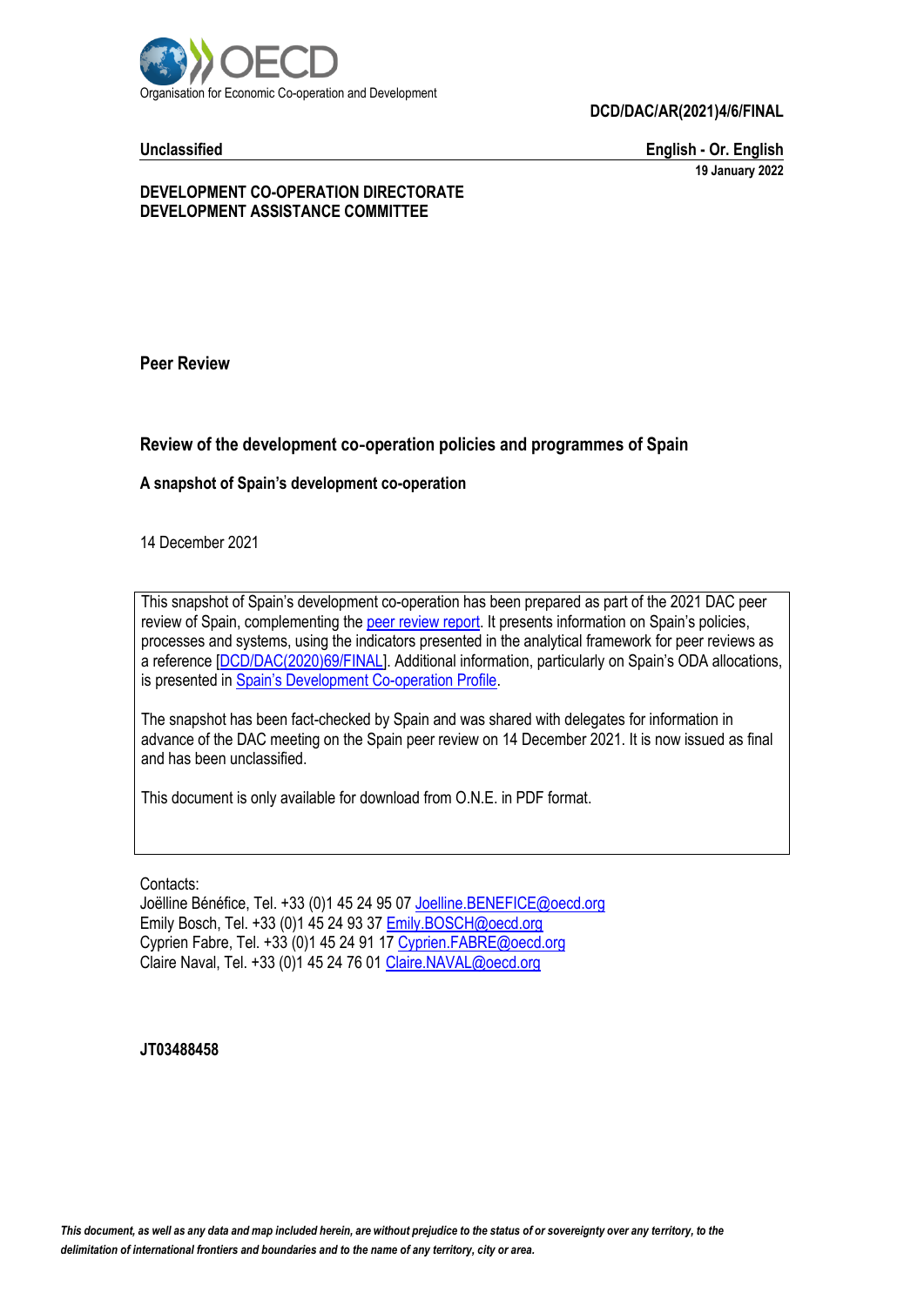## **A snapshot of Spain's development co-operation system**

#### **Policy**

#### *Policy framework*

1. The general vision and architecture for Spain's development co-operation is set out in the 1998 [Law on International Co-operation for Development](https://www.boe.es/eli/es/l/1998/07/07/23/con) (Government of Spain, 1998<sub>[1]</sub>). According to the law, development co-operation aims to facilitate and promote countries' and territories' economic and social progress, eradicate poverty, defend and promote human rights and fundamental freedoms, address economic and social welfare, and ensure environmental sustainability. The latest Foreign Policy Strategy [2021-24](https://www.lamoncloa.gob.es/consejodeministros/resumenes/Documents/2021/270421-foreigh_action_strategy_2021-2024.pdf) specifically prioritises global health, nutrition, education, climate change, and gender equality and commits to allocating 0.5% of Spain's gross national income (GNI) to official development assistance (ODA) by 2023 (Government of Spain,  $2021_{[2]}$ ).

2. The law is also complemented by four-year development co-operation strategies: master plans approved across government. The current master plan [\(Vth Master Plan 2018-21\)](http://www.exteriores.gob.es/Portal/es/PoliticaExteriorCooperacion/CooperacionAlDesarrollo/Documents/V%20Plan%20Director%20de%20la%20Cooperaci%C3%B3n%20Espa%C3%B1ola.pdf), anchored in the 2030 Agenda for Sustainable Development, aims to combat poverty and inequality, build resilience and provide global public goods. It highlights four cross-cutting development principles: 1) human rights; 2) gender equality; 3) cultural diversity; and 4) environmental sustainability (MAUC, 2018[3]). It focuses on Latin America, the Maghreb, West Africa and the Sahel. While aiming to contribute to all the Sustainable Development Goals (SDGs), the Vth Master Plan prioritises 29 of the 169 sustainable development targets. These are mainly around the following themes: resilience, justice and democracy, migration, climate change, training, and innovation as well as new technologies. These universal targets are then used as Spain's overall results framework. In 2019, Spain tracked progress towards the SDGs based on these targets. Spain has also developed a Humanitarian Strategy for  $2019-26$  (AECID,  $2019_{[4]}$ ).

3. Spain supports multilateral co-operation as a way to address global challenges more efficiently. In addition to the European Union (EU), the United Nations (UN) system is its preferred partner to work on challenges such as peace, security, environmental crises and humanitarian aid. For this reason, Spain is committed to supporting the UN reform processes. Spain signs multi-annual Multilateral Partnership Frameworks (*Marcos de Asociación Estratégicos* or MAEs) with key multilateral partners (currently UNDP, UN Women, UNICEF and UNFPA).

#### *Guidance and basis for decision making*

4. The master plan outlines a comprehensive framework for development policy, including strategic objectives, geographic and sectoral priorities and the role of various players and instruments – including humanitarian assistance. Its strategy for bilateral engagement differs according to the country and territory category, of which there are three [\(Table](#page-2-0) 1). In addition to 21 partners (a slight decrease from 23 in the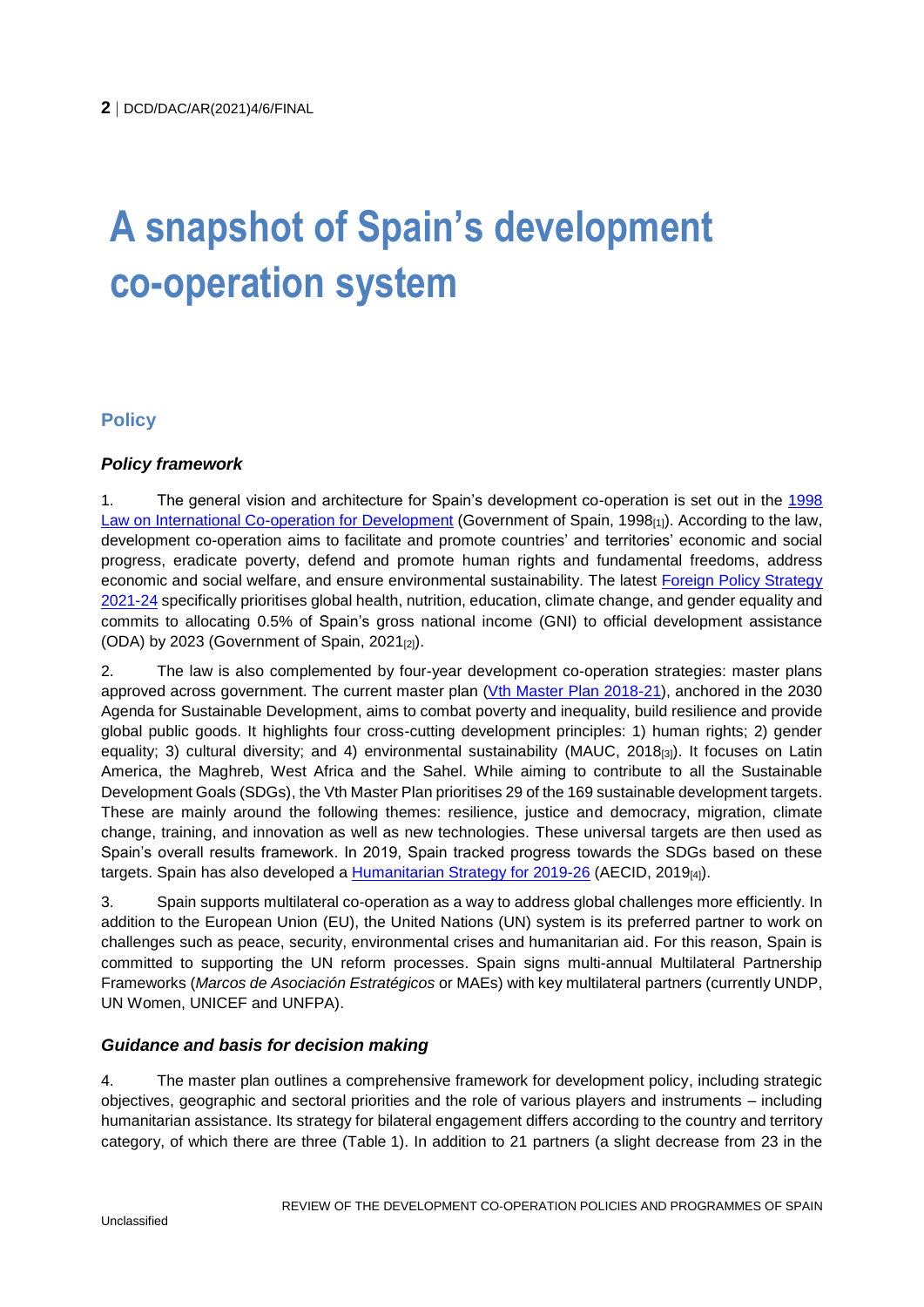previous master plan), the latest master plan identifies advanced co-operation countries with whom Spain will engage on issues related to the SDGs.

#### <span id="page-2-0"></span>**Table 1. Spain's categories for bilateral co-operation**

| Partnership category | Least developed<br>partners                                          | Middle-income<br>partners                                                                                                                                                                                       | Advanced co-operation<br>countries <sup>1</sup>                                                                       |
|----------------------|----------------------------------------------------------------------|-----------------------------------------------------------------------------------------------------------------------------------------------------------------------------------------------------------------|-----------------------------------------------------------------------------------------------------------------------|
| Geographic focus     | Ethiopia, Haiti, Mali,<br>Mauritania, Mozambique,<br>Niger, Senegal, | Plurinational State of<br>Bolivia, Colombia, Cuba,<br>Dominican Republic,<br>Ecuador, El Salvador,<br>Guatemala, Honduras,<br>Morocco, Nicaragua<br>Paraguay, Peru,<br>Philippines, West Bank<br>and Gaza Strip | Brazil, Chile, Cabo Verde,<br>Costa Rica, Egypt,<br>Equatorial Guinea,<br>Jordan, Mexico, Panama,<br>Tunisia, Uruguay |
| Thematic focus       | Access to rights and basic<br>services, building<br>institutions     | Resilience, transition,<br>quality of social services.<br>diversity, inclusion and<br>building institution                                                                                                      | Policy dialogue and<br>technical co-operation on<br>sectoral policies and<br>regional and global public<br>goods      |

Note: <sup>1</sup>None of these countries are considered partnership countries.

Source: MAUC (2018[3]), *V Plan Director de la Cooperacion Espanola 2018-21 (Vth Spanish Co-operation Master Plan).*

5. The master plan's orientations are translated into bilateral programming via four-year partnerships or association frameworks (MAPs). These publicly available frameworks are developed through a consultative and co-ordinated process and cover all of Spain's development co-operation programmes, including those designed and implemented by Spain's autonomous communities. In developing these frameworks, consultations with autonomous communities are conducted in Spain and directly with the technical co-operation offices based in partner countries and territories.

6. Despite being involved in drafting the master plan and MAPs, these documents tend not to be considered as binding for those actors beyond the remit of the Ministry of Foreign Affairs, European Union and Co-operation (MAUC) and the Spanish Agency for International Development Co-operation (AECID).

7. In addition to its own action plan, AECID has developed public guidance and handbooks on its instruments and modalities, in line with the effectiveness agenda, as well as for its main horizontal themes: gender mainstreaming, cultural diversity, inclusion of disability as well as the application of the humanrights based approach.

#### **Institutional arrangements**

#### *Leadership, responsibility, complementarity and accountability for whole-of-government development co-operation*

8. Within MAUC, the Secretariat of State for International Cooperation (SECI) sets the strategic orientation of Spain's development policy. SECI oversees the work of the General Directorate for Sustainable Development Policies (DGPOLDES), which steers and evaluates the development policy and defines the official development assistance (ODA) priorities for MAUC and AECID.

9. The Ministry of Finance and Civil Service defines the national budget and channels ODA to EU institutions. The Ministry of Economic Affairs and Digital Transformation (MINECO) is responsible for debtrelief operations, manages Spain's Development Promotion Fund (FONPRODE) jointly with MAUC, and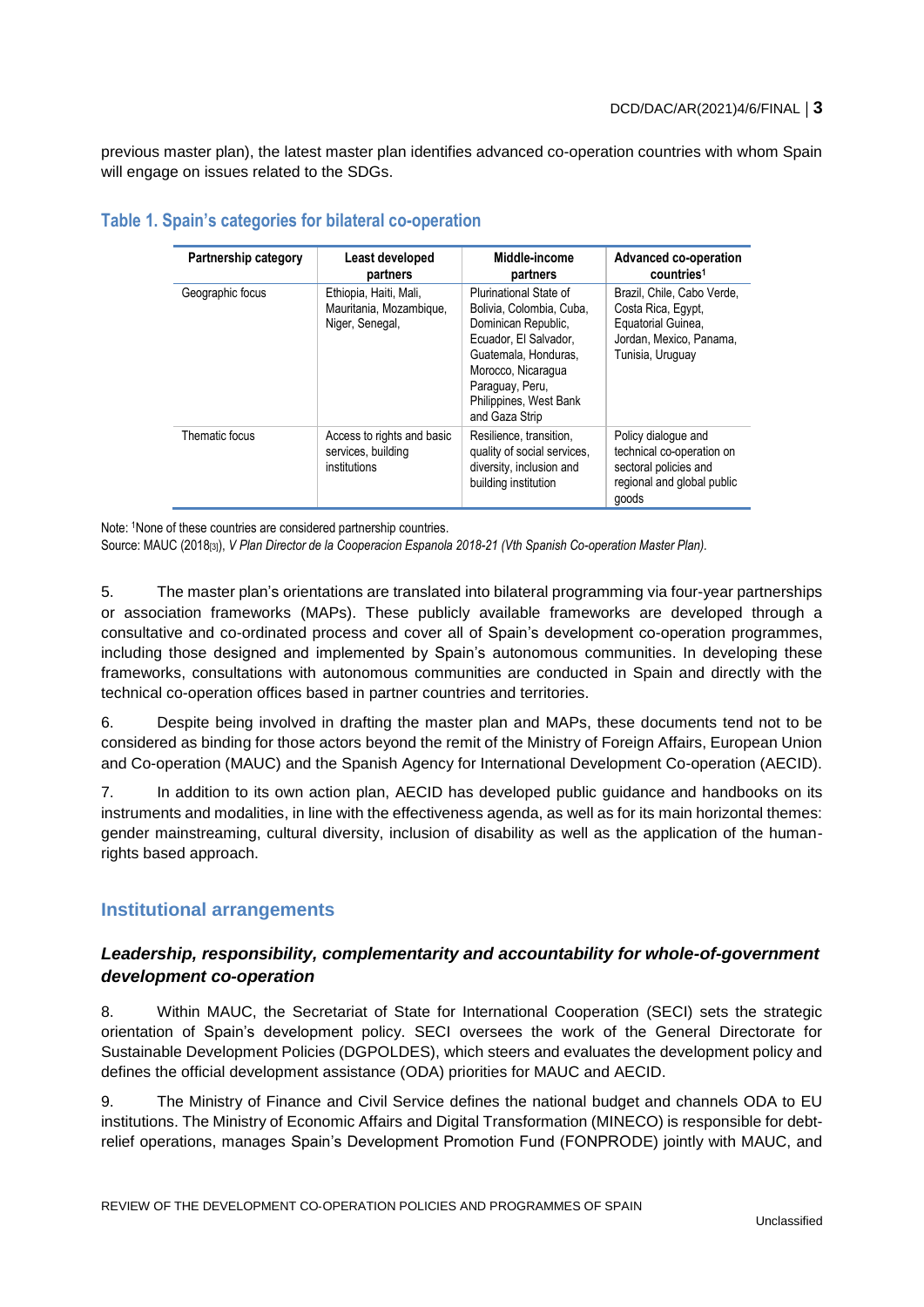has direct authority over Spain's contribution to regional development banks and financial institutions. The Ministry of Inclusion, Social Security and Migration manages in-donor refugee costs. Other ministries are also engaged through technical co-operation or contributions to multilateral organisations.

10. AECID is responsible for implementing bilateral and regional programmes, humanitarian assistance and financial co-operation, and funding for civil society organisations (CSOs) and multilateral organisations. Three other institutions – the International and Ibero-American Foundation for Administration and Public Policies (FIIAPP), Fundación Carolina, and the Spanish Development Finance Corporation (COFIDES) – are key actors for implementing Spain's agenda for knowledge transfer and development finance. FIIAPP, a Spanish public foundation, promotes, guides and manages Spanish, European and/or partners' public expertise to support public policy reform. Fundación Carolina is a public-private institution, set up to foster cultural relationships and co-operation in educational and scientific activities. COFIDES, owned by the Spanish government and the four largest Spanish commercial banking groups, contributes to the internationalisation of Spanish companies and economies and works to promote the economic and social development of developing and emerging countries and territories. COFIDES was accredited for the delegated management of the EU's development co-operation budget in 2015.

11. Spain's autonomous communities are responsible for their own development co-operation activities. In 2018 and 2019, decentralised co-operation represented on average 12% of Spain's total ODA.

12. Given its diverse system, Spain has set-up two co-ordinating bodies and one consultative one. The Inter-ministerial Commission for Development Co-operation is responsible for co-ordination within the general state administration, while the Inter-territorial Commission for Development Co-operation co-ordinates public authorities, including autonomous communities and local entities. The Development Co-operation Council is responsible for multi-stakeholder consultations.

13. Spain is present in partner countries and territories through its networks of embassies and AECID's 31 technical co-operation offices, 13 cultural centres and 4 training centres. Technical co-operation offices are accountable both to Spain and partner countries and territories. They draft the MAPs and have authority to approve budgets up to EUR 15 000 with all procurements managed by headquarters.

14. The MAUC reports annually on Spain's overall development co-operation to parliament and the public. The [info@od website](https://infoaod.maec.es/) communicates financial flows from all official Spanish actors. It is currently being revised to include more qualitative information on activities and development results (MAUC, n.d.[5]).

#### *Stakeholder consultation and participation*

15. The Vth Master Plan values the role of a variety of stakeholders and Spain engages actively with partner governments, multilateral organisations, civil society, businesses and research institutions on both strategic and operational levels. Master plans are drafted through close co-ordination between ministries in charge of development co-operation, and with Spain's key partners. They are also discussed in the Development Co-operation Council (though the latest master plan was discussed but not approved by the council). MAPs are drafted after an intensive consultation process both in Spain and in partner countries and territories with ministries, autonomous communities, CSOs, development partners and private sector representatives.

16. Spain is in the process of drafting a multilateral support strategy and a strategy on CSO engagement. There is not yet a strategy for private sector engagement.

#### *Human resources, capabilities and skills*

17. Spain has a dual human resource system, with staff in Spain mostly civil servants who rotate across ministries and agencies, while those working abroad are mainly contracted staff [\(Table](#page-4-0) 2). Local staff cannot hold project or programme management positions. There is no strategic workforce plan to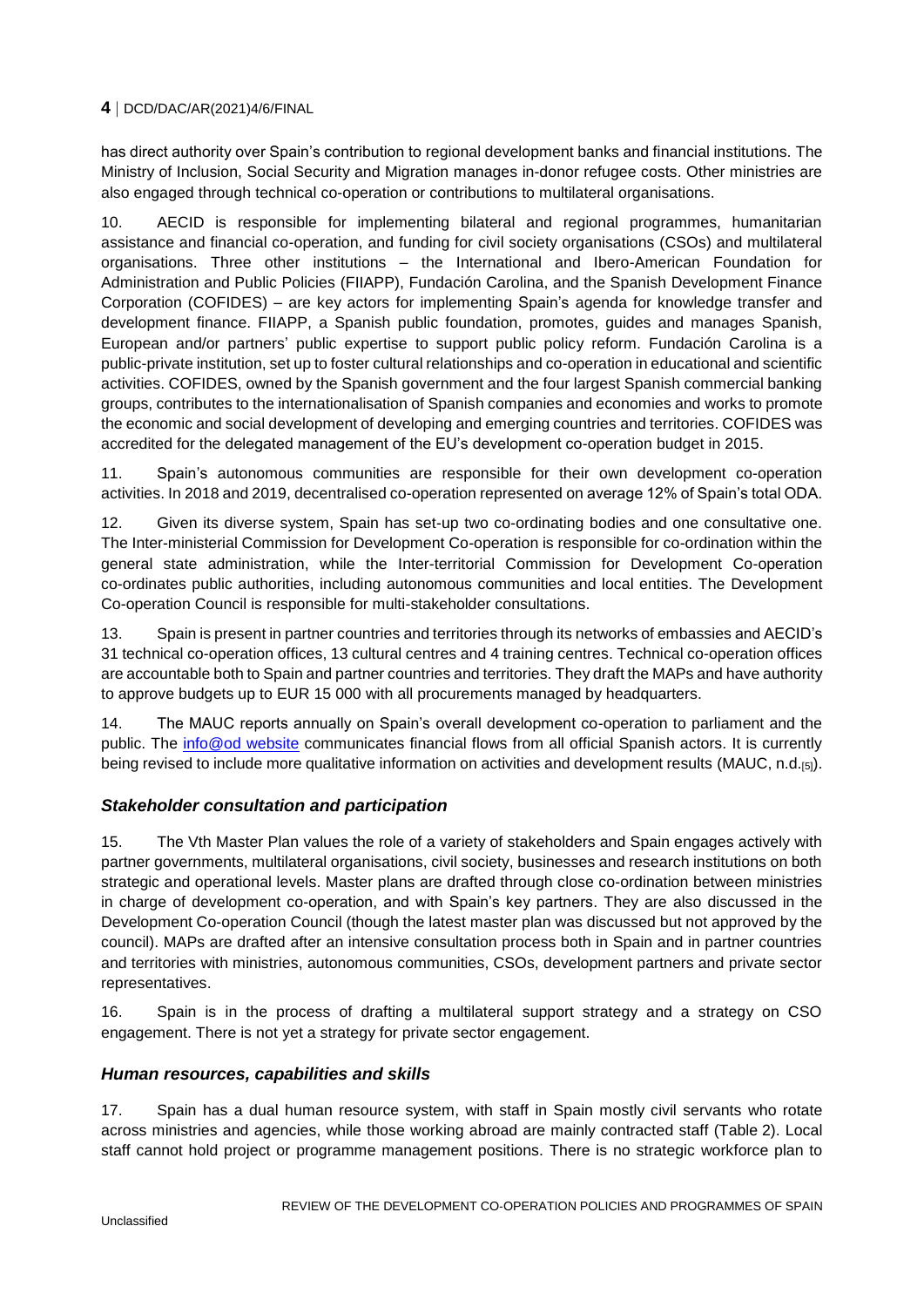develop, retain or attract appropriate personnel. The total number of staff has been decreasing and about 25% of positions are vacant.

18. Management has a structured dialogue with staff unions in headquarters and AECID has set up a working group, "the Agency we want", to inform the reform of the agency. The group includes representatives of staff in the technical co-operation offices. Local staff are not represented in consultation structures.

19. AECID is undertaking an in-depth review of its human resources framework to optimise staff capacity and improve the professional development of staff. It is also currently drafting an Equality Plan.

20. Staff have access to training, including on results-based management. Training is also made available to locally engaged staff. There is no specific training available for staff posted to fragile contexts.

<span id="page-4-0"></span>**Table 2. Breakdown of staff numbers in Spain's development co-operation in 2020**

| Institution                            | <b>Spain</b> | Abroad              |                  | Sub-total |
|----------------------------------------|--------------|---------------------|------------------|-----------|
|                                        |              | International staff | Locally engaged* |           |
| <b>AECID</b>                           | 440          | 127                 | 325              | 892       |
| Ministry of Foreign Affairs - SECI     | 19           |                     |                  | 19        |
| Ministry of Foreign Affairs - DGPOLDES | 27           |                     |                  | 27        |
| <b>FIIAPP</b>                          | 180          | 70                  |                  | 250       |
| Fundación Carolina                     | 22           |                     |                  | 22        |
| Total                                  |              |                     |                  | 1 2 1 0   |

Note: \* Locally engaged staff are support staff and are not responsible for project or programme management. This table does not include vacant positions. As of November 2021, 154 positions were vacant in AECID, 8 in SECI and 9 in DGPOLDES. AECID: Spanish Agency for International Development Co-operation; DGPOLDES - General Directorate for Sustainable Development Policies; FIIAPP: International and Ibero-American Foundation for Administration and Public Policies; SECI - Secretariat of State for International Cooperation.

#### **Financing for sustainable development**

#### *ODA volume and allocations*

21. In 2020, Spain provided USD 3 billion in ODA, representing 0.23% of its GNI; it therefore has not met its national commitment to achieve a 0.4% ODA/GNI ratio by 2020. Spain's latest ODA statistics and approach to development finance are compiled and analysed in greater detail in its [OECD Development](https://www.oecd-ilibrary.org/sites/26d68de7-en/index.html?itemId=/content/component/5e331623-en&_csp_=b14d4f60505d057b456dd1730d8fcea3&itemIGO=oecd&itemContentType=chapter&_ga=2.176507941.1066501543.1630477673-985109711.1524817040)  [Co-operation Profile](https://www.oecd-ilibrary.org/sites/26d68de7-en/index.html?itemId=/content/component/5e331623-en&_csp_=b14d4f60505d057b456dd1730d8fcea3&itemIGO=oecd&itemContentType=chapter&_ga=2.176507941.1066501543.1630477673-985109711.1524817040) (OECD, 2021[6]).

22. In 2019, bilateral ODA accounted for 36.2% of total gross ODA. Overall, Spain's bilateral ODA allocations reflect its priorities. In 2019, least-developed countries (LDCs) received 12.4% of its gross bilateral ODA (USD 133.7 million). Although below the DAC average, this is consistent with the fact that LDCs account for only 7 of the 21 priority partner countries or territories [\(Table](#page-2-0) 1).

23. In 2019, country programmable aid was 20.6% of Spain's gross bilateral ODA, compared to a DAC country average of 48.0%. Spain provided 1% of its country programmable aid disbursements as general or sector budget support to partner country governments in 2019; the majority (62%) of its bilateral ODA was a mix of technical and financial co-operation via project-type interventions, while 25% went to pooled funds and programmes.

24. The majority of Spain's gross ODA (63.8%) was multilateral ODA in 2019, provided as core support, and mainly allocated to EU institutions. The overwhelming majority (94%) of Spain's multilateral contributions in 2019 were core funding; the remaining 6% were almost all softly earmarked contributions to pooled funds and programmes.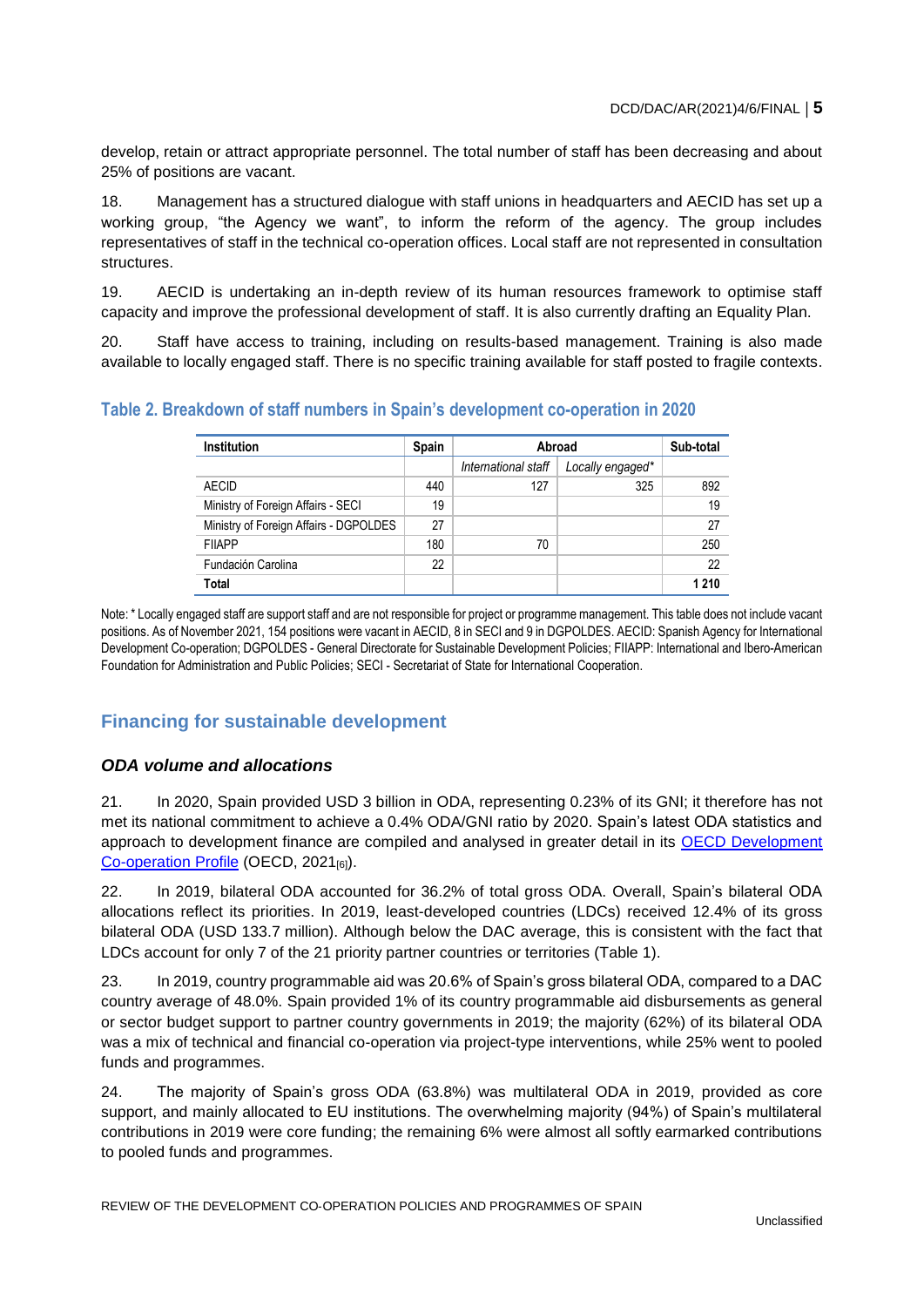25. Spain implements the DAC Recommendation on Terms of Conditions of Aid [\[OECD/LEGAL/5006\]](https://legalinstruments.oecd.org/en/instruments/OECD-LEGAL-5006): it had a grant element of all bilateral commitments of 98.3% in 2019, well above the DAC average of 93.4%, and a 100% grant element of ODA to LDCs.

26. Spain still has to work towards implementing the DAC Recommendation on Untying ODA [\[OECD/LEGAL/5015\]](https://legalinstruments.oecd.org/en/instruments/OECD-LEGAL-5015): 17.5% of bilateral ODA covered by the recommendation was tied in 2019, compared to 1.8% in 2018. Aid that was *de jure* tied in 2019 was mainly implemented by Spanish NGOs for vocational training, reproductive health, human rights, and water and sanitation projects (average project size of USD 82 000) or tied to Spanish language programmes in cultural centres and libraries (average project size USD 41 000).

27. Spain's DAC and Creditor Reporting System (CRS) reporting in 2020 on 2019 flows was only rated as "fair" due to inconsistencies with the initial data submission and the fact that the data quality of some categories needs improvement (e.g. types of aid, loan terms and grant equivalent amounts, arrears) (OECD, 2021[7]).

#### *Approach to financing sustainable development*

28. Spain is a flexible partner able to adapt well to different contexts. It is re-building its strategic partnerships after a decade of budget cuts that have made predictable partnerships challenging.

- Spain still has some way to go to implement its UN Funding Compact commitments, adopted in 2019, in terms of increasing core funding and making multi-year commitments to its UN partners. Voluntary funding to multilateral entities had benefited from large ODA increases prior to the budget cuts, but they were some of the first partnerships to suffer from budget cuts that started in 2009 and deepened in 2012.
- Monitoring data for the 2018 Global Partnership for Effective Development Co-operation showed that 57% of ODA surveyed was channelled through national systems and 85% was recorded on national budgets.
- Spain provides project support to CSOs (between EUR 30 000 and 300 000 per project) in those countries and territories with which it has signed MAPs. Longer-term support is provided to pre-certified CSOs in the form of a "*convenio*", which offers predictable partnerships for at least a four-year period and up to EUR 2.5 million.

29. Spain continues to seek tax exemptions on its ODA-funded goods and services in partner countries and territories. The government is in the process of analysing the different practices on tax exemptions internally, taking into account the evolution of the EU position on the issue.

30. Spain is a strong advocate and user of total official support for sustainable development (TOSSD), the international standard for measuring the full array of resources (not just ODA) being used to support the 2030 Agenda. Spain's [annual report](http://www.exteriores.gob.es/Portal/es/SalaDePrensa/Multimedia/Publicaciones/Documents/Cooperacion/Analista/2019/Seguimiento/Libro%20Seguimiento%202019.pdf) on total support for sustainable development in 2019 presented both ODA and TOSSD data (MAUC, 2021[8]). The TOSSD approach is also being incorporated into bilateral planning in country partnership frameworks.

31. AECID's Development Promotion Fund (FONPRODE) extends debt instruments (loans, credit and credit lines) to national, regional and local authorities and local financial entities, as well as equities in the form of shares in collective investment companies [\(Figure](#page-6-0) 1).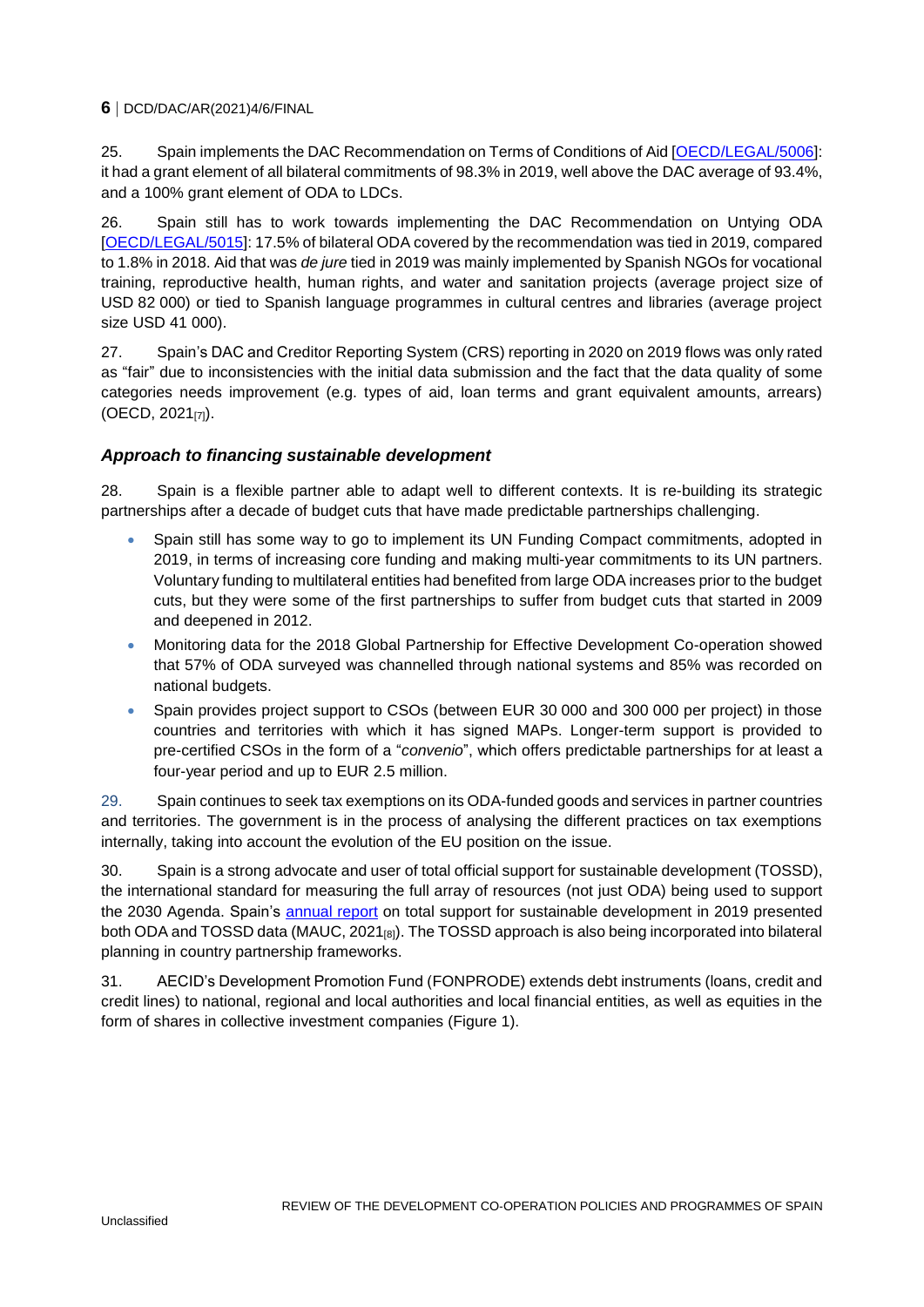#### <span id="page-6-0"></span>**Figure 1. FONPRODE's portfolio allocation (2018)**



Note: IFAD = International Fund for Agricultural Development: EIB = European Investment Bank: OEI =Organization of Ibero-American States: IDB = Inter-American Development Bank

Source: Based on the latest FONPRODE annual report: AECID (2021<sub>[9]</sub>), *Informe de actividad FONPRODE 2018 (FONPRODE 2018 Activity Report)*, pp. 17-18 [https://www.aecid.es/Centro-Documentacion/Documentos/Publicaciones%20AECID/Informe%20FONPRODE%202018.pdf.](https://www.aecid.es/Centro-Documentacion/Documentos/Publicaciones%20AECID/Informe%20FONPRODE%202018.pdf)

#### *Incentivising additional development finance*

32. The new law on international co-operation is expected to outline a new framework for collaboration with the private sector. This includes encouraging Spanish private sector companies to deliver on the 2030 Agenda in areas such as digitalisation.

33. Today, FONPRODE mainly invests in collective investment vehicles (funds) and credit lines to local finance institutions (second-floor banking) to foster the development of small and medium-sized enterprises and mobilise additional finance for development. In 2019, FONPRODE mobilised USD 19.6 million from the private sector.

34. COFIDES is the financial adviser to FONPRODE, and it also provides loans to private Spanish companies from its own resources. Bilateral loans have included investing in companies constructing auto parts in Mexico, investing in the acquisition of an additional percentage of subordinated debt in a company in Colombia, and making photovoltaic panels in Kenya. COFIDES also provides equity. It mobilised USD 43 million from the private sector in 2019.

35. AECID, COFIDES and the European Union have pooled public resources in order to attract private investor equity for a blending scheme to support smallholder agriculture (the Huruma Fund; see Box 4 of the [2021 Peer Review of Spain report\)](https://doi.org/10.1787/eed71550-en).

#### *Finance with a focus on the humanitarian-development-peace nexus*

36. Spain's focus on fragile contexts is reflected in its ODA allocations to these contexts, which increased from 7.6% in 2016 to 46.0% in 2019 (USD 329.6 million). In particular, the share of peace-related ODA increased to 10.7% in 2019, and since 2018 has surpassed the humanitarian share of 6.4%. This is line with the DAC Recommendation on the Humanitarian-Development-Peace Nexus [\[OECD/LEGAL/5019\]](https://legalinstruments.oecd.org/en/instruments/OECD-LEGAL-5019), which emphasises the principle of prevention always, development whenever possible, humanitarian only when necessary.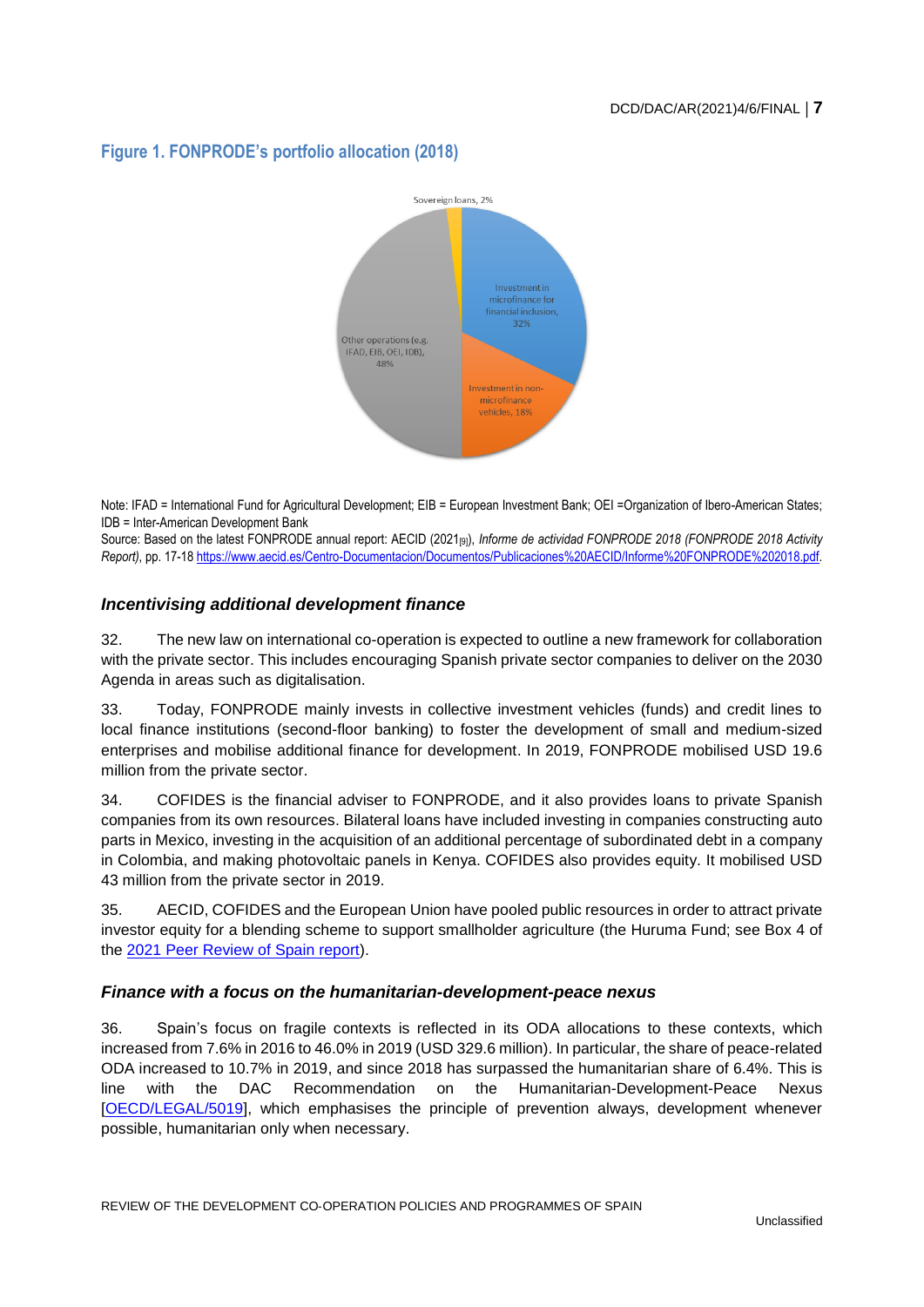#### **Management systems**

### **Table 3. Spain's central management systems**

|                                                                                     | Comments                                                                                                                                                               |  |  |  |
|-------------------------------------------------------------------------------------|------------------------------------------------------------------------------------------------------------------------------------------------------------------------|--|--|--|
| Systems are in place to assure the quality of development co-operation, including:  |                                                                                                                                                                        |  |  |  |
| Alignment and ownership                                                             | ▲ Local presence and bilateral frameworks help ensure alignment to local context.                                                                                      |  |  |  |
| Audit                                                                               | ▲ Strong internal and external audit function                                                                                                                          |  |  |  |
|                                                                                     | ● Focus on ex-ante control and budgetary considerations                                                                                                                |  |  |  |
| Mainstreaming cross-cutting issues<br>$\bullet$                                     | ▲ Integrated vision of poverty and inequality through a human-rights based approach and reflected in the strategy<br>for cultural diversity                            |  |  |  |
|                                                                                     | ▲ Strong political commitment to gender applied through mainstreamed and targeted activities across country<br>programmes                                              |  |  |  |
|                                                                                     | • Decreasing focus on environment and climate change as reported to DAC; more focus on climate change<br>adaptation than mitigation                                    |  |  |  |
| Procurement, contracting, agreement making<br>$\bullet$                             | ● Focus on ex-ante control and administrative constraints puts administrative burden on staff and limits flexibility<br>and efficiency as contexts evolve              |  |  |  |
|                                                                                     | • Administratively burdensome rules and regulations impact the quality of partnerships                                                                                 |  |  |  |
| Adequate and relevant systems and processes to assess and adapt to risks including: |                                                                                                                                                                        |  |  |  |
| Strategic, reputational, programming, security                                      | ▲ Risks systematically assessed at country level and partner level with a focus on institutional strengthening                                                         |  |  |  |
|                                                                                     | ▲ Risk and country assessments are informed by a broad range of sources, including local and Spanish think<br>tanks                                                    |  |  |  |
| Corruption<br>٠                                                                     | ▲ Managing the risk of corruption is embedded in AECID and FIIAPP's codes of conduct (including anti-money<br>laundering, conflict of interests, etc.)                 |  |  |  |
|                                                                                     | Ad hoc risk management and lack of guidance from headquarters on how to translate risk assessments into<br>programming and develop mitigation measures                 |  |  |  |
|                                                                                     | Reporting system developed at headquarters but lack of knowledge of this system at country level, and past<br>responses to corruption cases limit incentives to report |  |  |  |
|                                                                                     | ● Potential for enhancing knowledge sharing on the management of corruption risks among Spanish actors                                                                 |  |  |  |
| Sexual exploitation, abuse and harassment                                           | ▲ Recommendation published, disseminated and integrated in the code of conduct or code of ethics of both<br><b>AECID and FIIAPP</b>                                    |  |  |  |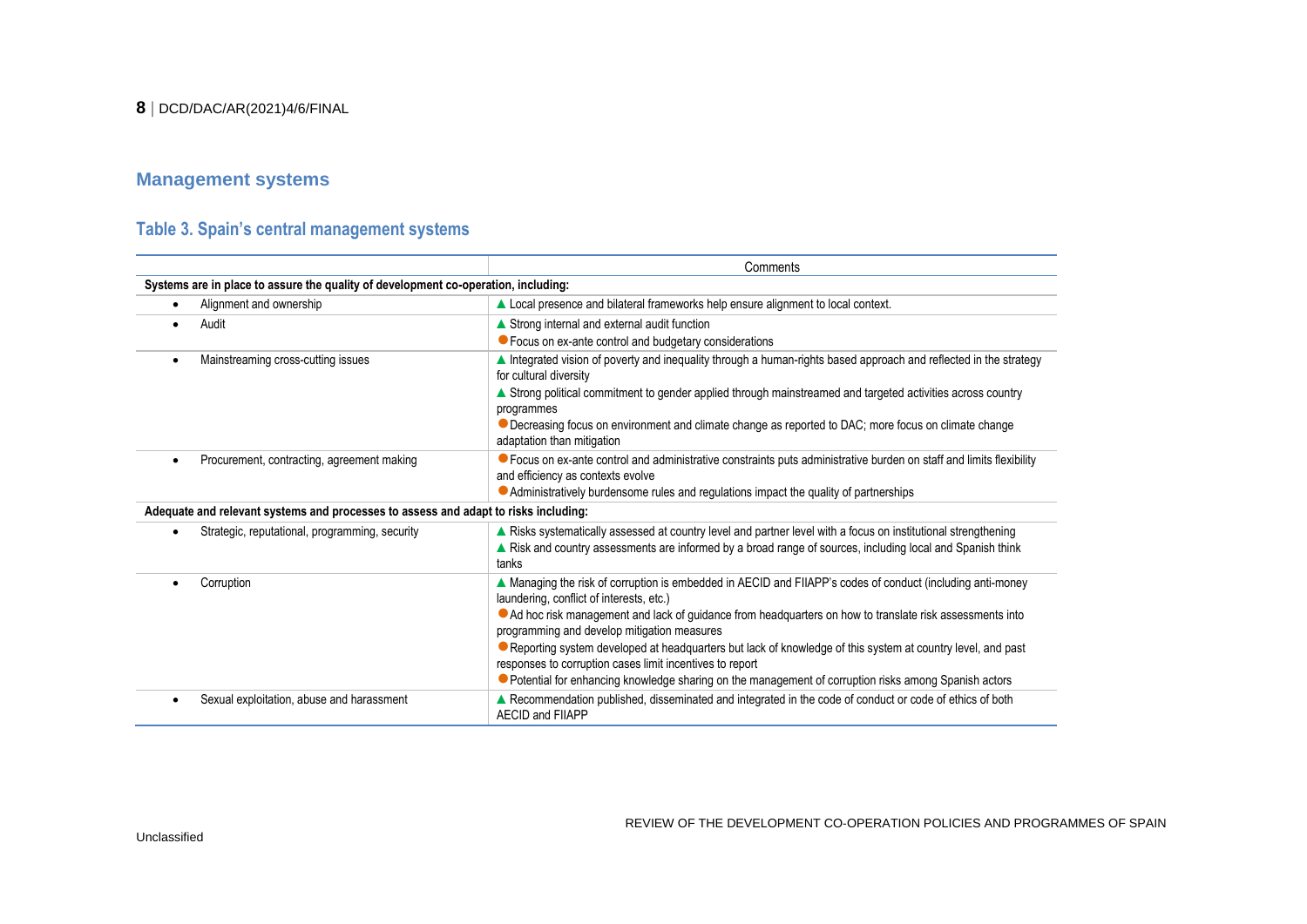| Innovation and adaptation                                                                                                                           |                                                                                                                                                                                                                                                                                                                                                                                                                                                                                                                                                                                                                                                                             |
|-----------------------------------------------------------------------------------------------------------------------------------------------------|-----------------------------------------------------------------------------------------------------------------------------------------------------------------------------------------------------------------------------------------------------------------------------------------------------------------------------------------------------------------------------------------------------------------------------------------------------------------------------------------------------------------------------------------------------------------------------------------------------------------------------------------------------------------------------|
| The leadership and internal system promote a culture of<br>$\bullet$<br>experimentation and adaptability to changes in the<br>development landscape | Partners value Spain's willingness to respond to needs and adapt, but administrative processes limit flexibility<br>A bility to forge partnerships with others, especially with the European Union, when Spain cannot deliver alone                                                                                                                                                                                                                                                                                                                                                                                                                                         |
| Capabilities exist to introduce, encourage, measure and<br>$\bullet$<br>scale up innovation in development co-operation                             | ▲ Work underway to mobilise AECID's regional training centres as innovation hubs and engage local actors in<br>identifying needs and designing and testing innovative solutions                                                                                                                                                                                                                                                                                                                                                                                                                                                                                             |
| Results, evaluation, knowledge management and learning                                                                                              |                                                                                                                                                                                                                                                                                                                                                                                                                                                                                                                                                                                                                                                                             |
| Managing for sustainable development results<br>$\bullet$                                                                                           | ▲ There is a corporate results framework aligned to the SDGs and shared results framework at the country level<br>● Efforts are made to communicate outputs aligned to the SDGs across Spain's systems, but no shared indicators<br>● Focus more on the project level, with results information primarily used for accountability and performance of<br>individual programmes. An initiative to strengthen systematic results reporting at all levels was launched in 2020<br>Annual reviews of the MAP will report on progress against development results and intermediate results, but no<br>system in place to analyse data collected or share lessons across countries |
| Evaluation                                                                                                                                          | A Public evaluation policy and evaluation plans covering all of Spain's official development co-operation exist.<br>▲ The evaluation unit has the mandate to evaluate all Spain's central development co-operation<br>• The independent evaluation unit does not have its own budget but independence from policy and programming<br>is assured through direct reporting lines to the head of SECI<br>In practice, the number of strategic evaluations is limited beyond evaluations of MAPs and evaluation of the<br>Master Plan<br>• No follow-up of management responses                                                                                                 |
| Knowledge management and learning                                                                                                                   | ONo institutionalised approach to knowledge management and limited tools to generate and share internal<br>insights<br>Efforts to build a shared vision for learning through the inter-institutional Committee for the Co-ordination and<br>Monitoring of the Transparency, Communication and Knowledge Management Programme                                                                                                                                                                                                                                                                                                                                                |
| Partner country capacity<br>٠                                                                                                                       | All MAPs evaluations are conducted together with the partner country or territory<br>FIIAPP supports partners in designing and evaluating their own public policies                                                                                                                                                                                                                                                                                                                                                                                                                                                                                                         |

Note: ▲ Green triangles denote good practice; ● orange circles point to areas where progress is being made but more could be done. Source: The table was developed by the OECD Secretariat following the OECD DAC Peer Review of Spain.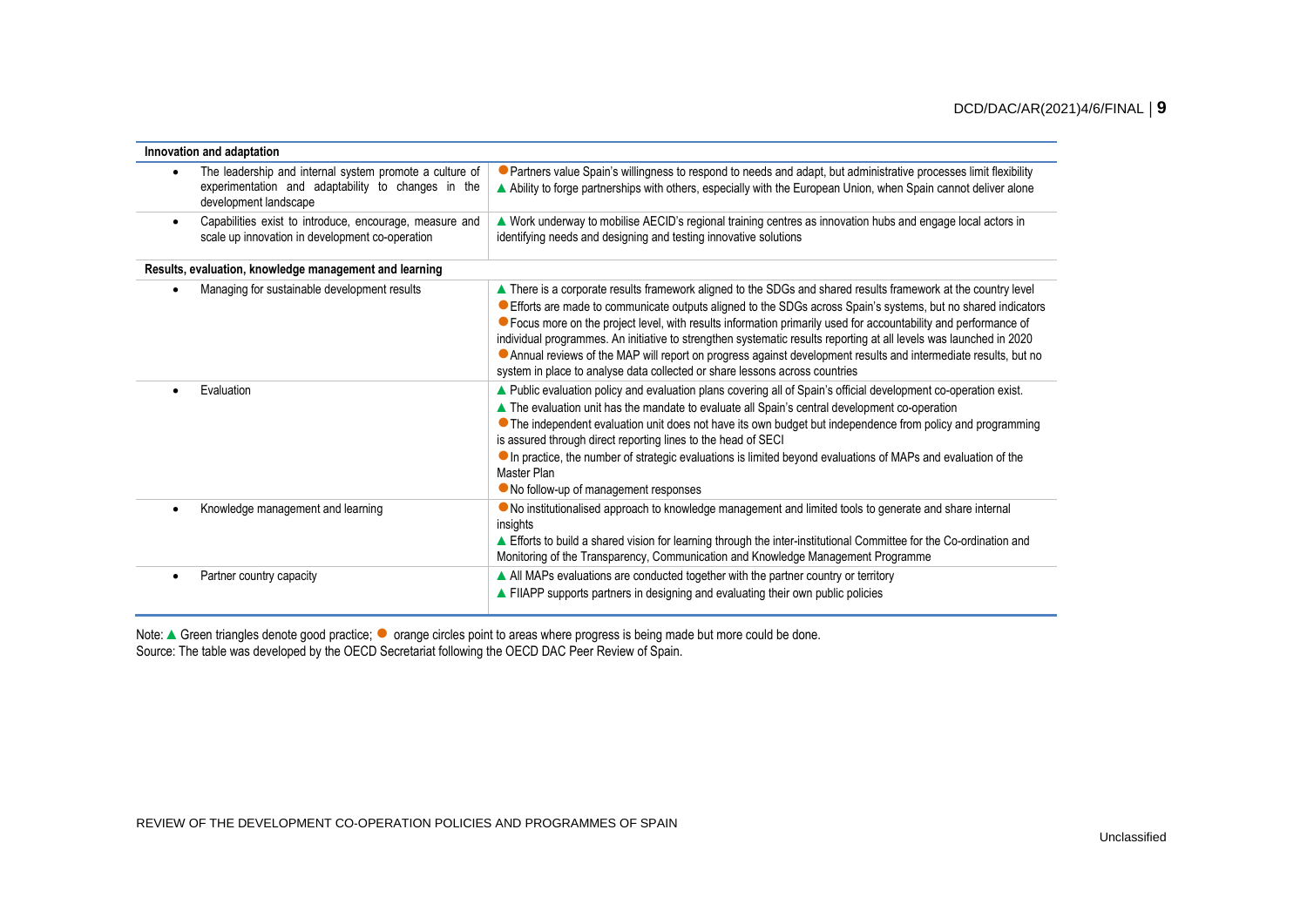# **References**

| AECID (2021), Informe de actividad FONPRODE 2018 (FONPRODE 2018 Activity Report),<br>AECID, Madrid, https://www.aecid.es/Centro-<br>Documentacion/Documentos/Publicaciones%20AECID/Informe%20FONPRODE%202018.pd<br>f (accessed on 27 July 2021).                                                                                                                                                                                                                                      | $[9]$  |
|---------------------------------------------------------------------------------------------------------------------------------------------------------------------------------------------------------------------------------------------------------------------------------------------------------------------------------------------------------------------------------------------------------------------------------------------------------------------------------------|--------|
| AECID (2019), Spanish Cooperation's Humanitarian Action Strategy 2019-2026, Spanish<br>Agency for International Development Co-operation, Madrid, https://www.aecid.es/Centro-<br>Documentacion/Documentos/201905%20Estrategia%20ingl%C3%A9s.pdf.                                                                                                                                                                                                                                     | $[4]$  |
| Government of Spain (2021), 2021-2024 Foreign Action Strategy, Government of Spain, Madrid,<br>https://www.lamoncloa.gob.es/consejodeministros/resumenes/Documents/2021/270421-<br>foreigh_action_strategy_2021-2024.pdf                                                                                                                                                                                                                                                              | $[2]$  |
| Government of Spain (1998), Ley 23/1998, de 7 de julio, de Cooperación Internacional para el<br>Desarrollo (Law 23/1998, of 7 July, for International Development Co-operation, Government<br>of Spain, Madrid, https://www.boe.es/eli/es/l/1998/07/07/23/con (accessed on<br>15 September 2021).                                                                                                                                                                                     | $[1]$  |
| MAUC (2021), Informe 2019: Apoyo Total de España al Desarollo Sostenible Global AOD y<br>otros flujos oficiales (TOSSD), (2019 Report: Spain's Total Support for Global Sustainable<br>Development ODA and other official flows (TOSSD), Ministry of Foreign Affairs, European<br>Union and Co-operation, Madrid,<br>http://www.exteriores.gob.es/Portal/es/SalaDePrensa/Multimedia/Publicaciones/Documents/C<br>ooperacion/Analista/2019/Sequimiento/Libro%20Sequimiento%202019.pdf. | [8]    |
| MAUC (2019), Spanish Cooperation's Humanitarian Action Strategy 2019-2026,<br>https://www.aecid.es/Centro-<br>Documentacion/Documentos/201905%20Estrategia%20ingl%C3%A9s.pdf (accessed on<br>15 September 2021).                                                                                                                                                                                                                                                                      | $[10]$ |
| MAUC (2018), V Plan Director de la Cooperacion Espanola 2018-21 (Vth Spanish Co-operation<br>Master Plan 2018-21), Ministry of Foreign Affairs, European Union and Co-operation, Madrid,<br>http://www.exteriores.gob.es/Portal/es/PoliticaExteriorCooperacion/CooperacionAlDesarrollo/<br>Documents/V%20Plan%20Director%20de%20la%20Cooperaci%C3%B3n%20Espa%C3%B1<br>ola.pdf.                                                                                                        | $[3]$  |
| MAUC (n.d.), Info @OD - Módulo de Análisis e Informes: sistema de información de la ayuda<br>oficial al desarrollo (Analysis and Reports Module: Information System for Official<br>Development Assistance), https://infoaod.maec.es/ (accessed on 15 September 2021).                                                                                                                                                                                                                | $[5]$  |